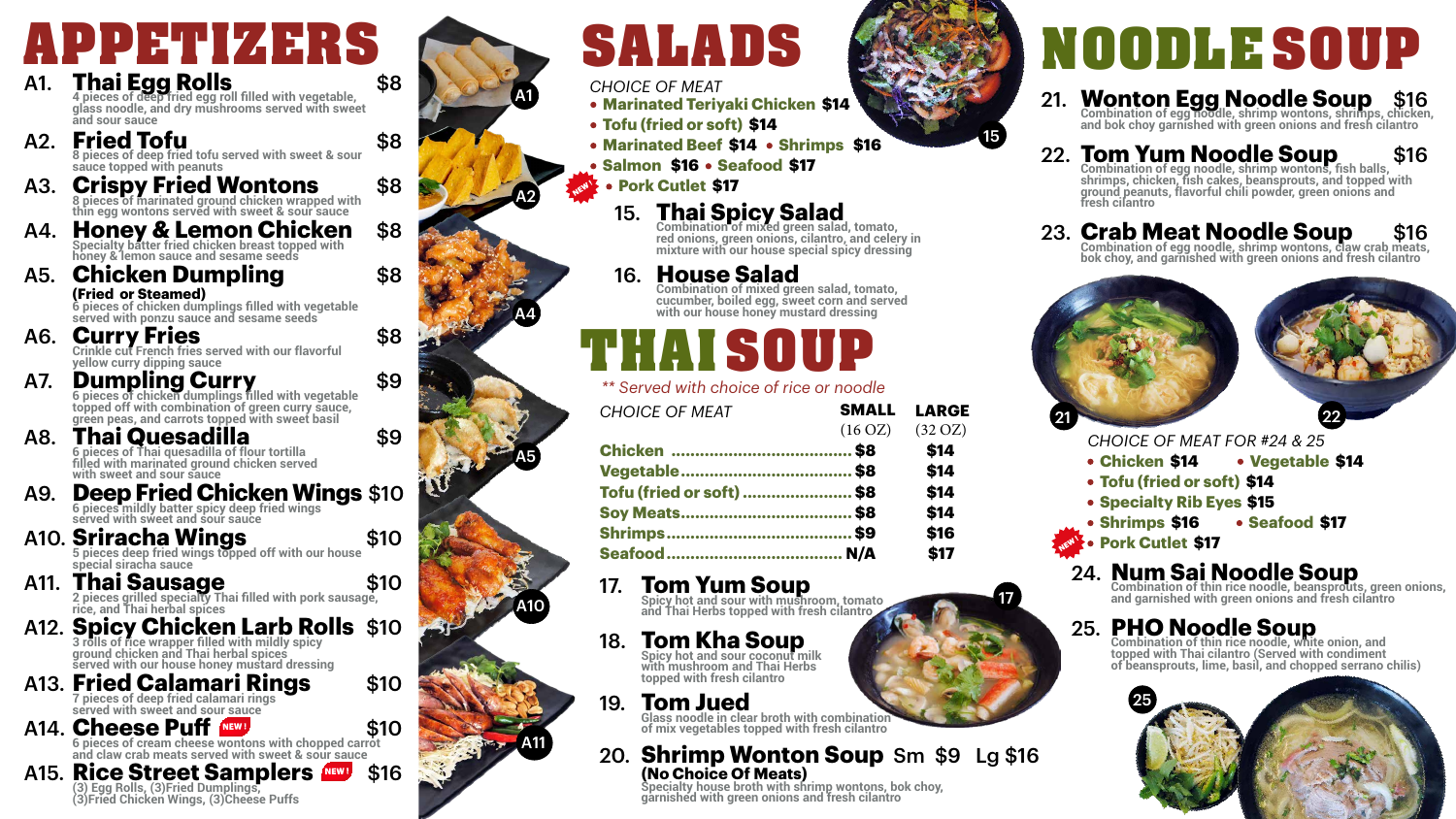# **STIR-FRY NOODLE**

- **Chicken \$14 Beef \$14**
- 
- **Veggie \$14 Tofu (Fried or Soft) \$14**
- **Shrimps \$16 Seafood \$17 Combination Meat \$17**
- **Soy Chicken \$14 Soy Beef \$14 Soy Shrimp \$14 Pork Cutlet \$17**

### 26. **Ancient Pad Thai**

 **Stir-fry thin rice noodle with egg, red onions, green chives, sweet radish, in our house special tamarind sauce topped with peanut and lime slice**

#### 27. **Pad See Eew**

 **Stir-fry big flat rice noodle with egg, broccoli, carrots in our house special stir-fry sauce**

### 28. **Drunken Noodle**

Stir-fry big flat rice noodle with combination of garlic,<br>fresh Thai chilis, sweet basil, bell peppers, and white onions

### 29. **Chow Mein**

Stir-fry egg noodle with broccoli, cabbage, carrots, green onions,<br>white onions, bean sprouts, celery and topped with fresh cilantro

- **Chicken \$14 Beef \$14 Veggie \$14**
- **Tofu (Fried or Soft) \$14 Shrimps \$16**
- **Seafood \$17 Combination Meat \$17**
- **Soy Chicken \$14 Soy Beef \$14 Soy Shrimp \$14**

#### **889<sup>17</sup> • Pork Cutlet \$17**

## 30. **Spicy Spaghetti Stir-fry spaghetti noodle with garlic, fresh Thai chilis,**

 **sweet basil, white onions, bell peppers, and celery**

31. Pad Wood Sen/Glass Noodle<br>Stir-fry glass noodle with combination of egg, broccoli,<br>cabbage, carrots, green onions, white onions, celery, tomatoes,<br>beansprouts and topped with fresh cilantro

### **32. Rice Street Noodle NEW!** \$17

35. Pineapple Fried Rice<br>Stir-fry rice with combination of yellow curry powder, chunk pineapple, egg,<br>raisins, green onions, white onions, and topped with fresh cilantro, lime and  **cucumber**

**Boiled Egg** \$2 Fried Egg \$2 **White Rice** \$3 **Brown Rice** \$3 Garlic Rice \$3 **Steam Noodle** \$3 **Steam Veggie** \$4 **Corn** \$3 **Fajita Veggie** \$4 **Curry Sauce \$4 Small Salad \$5** Yellow Curry Chicken \$9 **Teriyaki Chicken** \$9 **Teriyaki Beef** \$9 **Thai Steak** \$10 Grilled Pork \$10 **Crispy Pork Bellies** \$10





 **sauce with combination of chicken, shrimps, cashew nuts,**



- **Chicken \$11 Beef \$11 Veggie \$11 Tofu \$11**
- **Shrimps \$14 Seafood \$16**
- Soy Chicken \$11 Soy Beef \$11 Soy Shrimp \$11
- 36. **Mixed Vegetable**
- 37. **Broccoli & Oyster Sauce**
- 38. **Cashew Nuts**



*(If vegan, please add option of vegan sauce instead of house oyster sauce, in addition with egg or no egg)*

# **FRIED RICE**

#### *(If vegan, please add option of vegan sauce instead of*

*house oyster sauce, in addition with egg or no egg)*

#### 33. **Thai Fried Rice**

 **Stir-fry rice with combination of egg, tomato, green onions, white onions, and carrot in our house special sauce topped with fresh cilantro, lime, and cucumber**

34. **Spicy Fried Rice Stir-fry rice with chili basil and combination of bell peppers, white onions and topped off with fresh cilantro, lime, and cucumber**

# **SIDE**

## **A LA CARTE**

# **DESSERTS**

| <b>Fountain Drinks</b>                  | \$4 |
|-----------------------------------------|-----|
| <b>Thai Tea, Thai Coffee, Green Tea</b> | \$5 |
| (Add Boba \$1)                          |     |
| <b>Strawberry Lemonade</b>              | \$5 |
| <b>Mango Lemonade</b>                   | \$5 |
| <b>Cucumber Lemonade</b>                | \$5 |

**Smart Water 5 and \$3 / LG \$4 Soda Can** \$2 **Jarritos** \$3 **Mexican Coke & Fanta** Bottle \$4 Pellergrino Sm \$3/Lg \$4 **Fresh Coconut**  $$6$ 

26

27

28

29

30

35

**Tiramisu Strawberry Cheesecake** \$5<br>Plain Cheesecake \$5 **Plain Cheesecake**  $$5$ <br>**Cream Puffs**  $$6$ **Cream Puffs**  $$6$ <br>Fried Banana (8 Pcs) \$7 **Fried Banana (8 Pcs) Mango Sticky Rice (Seasonal) \$10**